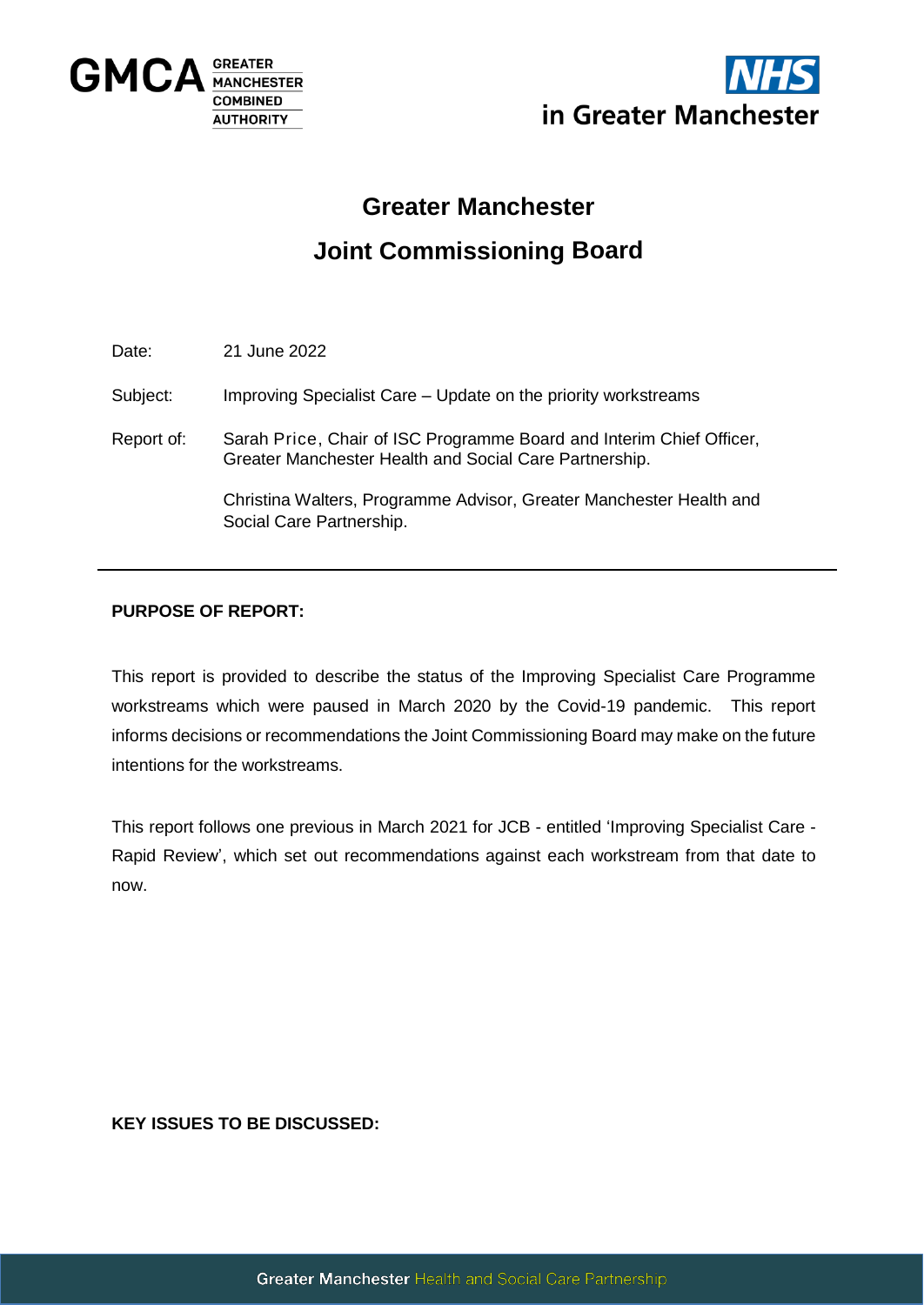JCB are asked to discuss the extent to which each of the workstreams has progressed in the last 15 months, and the value of collaborative leadership across the system evident in these areas. At the same, to recognise the risks of further delays and complexities to the development of the new models of care presented by the current system pressures and focus on elective recovery.

## **RECOMMENDATIONS:**

The Greater Manchester Joint Commissioning Board is asked to:

- Note the status of each of the priority workstreams at the stage of part completed PCBC or model of care and the actions underway to maintain progress.
- Note the status of the implementation of the Neurorehabilitation model of care.
- Note the different and changing arrangements for governance of each workstream.
- Note the examples of collaborative leadership in place for a number of workstreams.
- Note the risks of further delays and complexities to the development of the new models of care at the present time.

## **CONTACT OFFICER**S:

[Sarah.price16@nhs.net](mailto:Sarah.price16@nhs.net) Interim Chief Officer, Greater Manchester Health and Social Care Partnership

[Christina.walters1@nhs.net](mailto:Christina.walters1@nhs.net) Programme Advisor, Greater Manchester Health and Social Care Partnership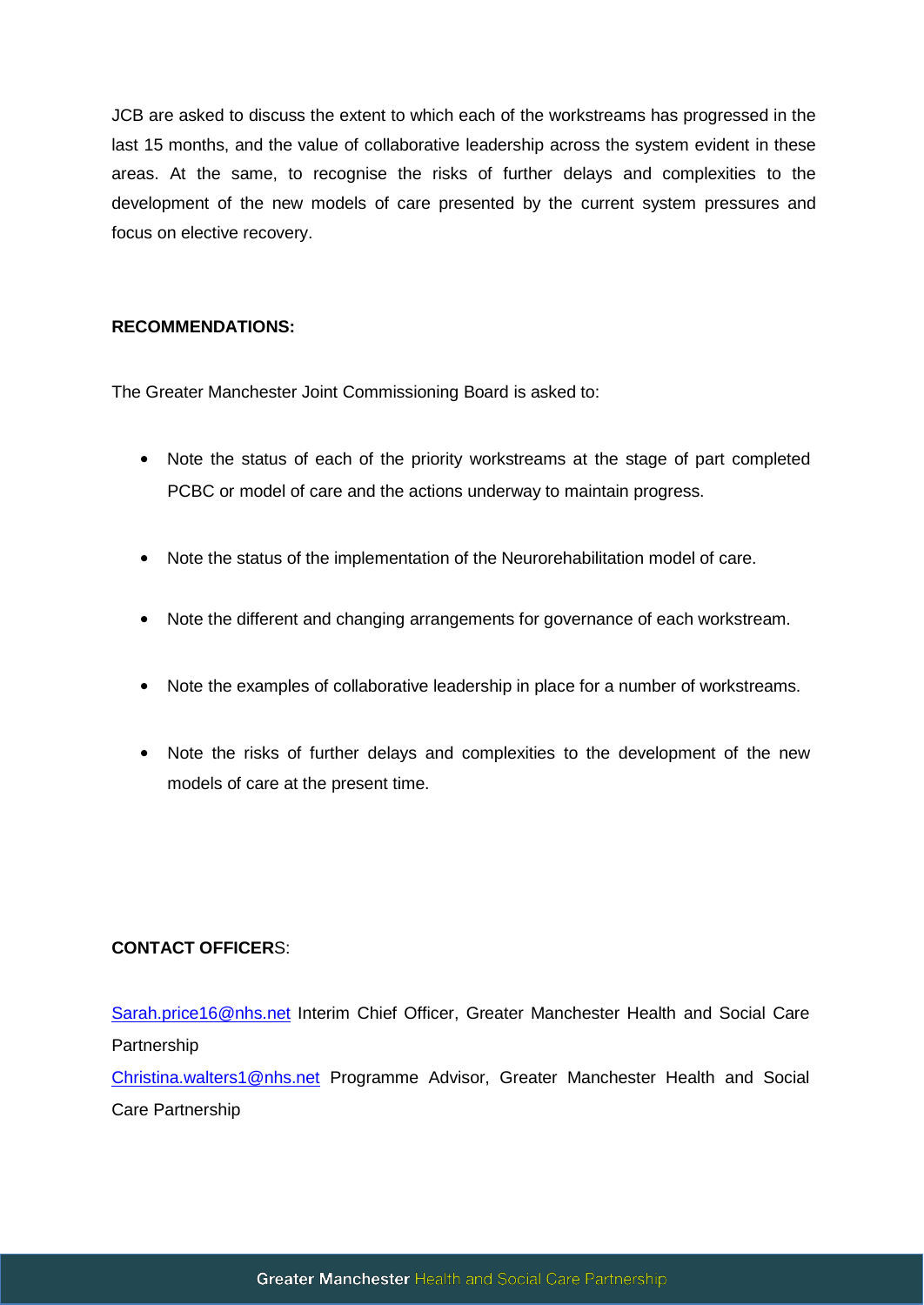## **1.0 POSITION AT MARCH 2021**

- 1.1. In March 2021, the JCB received and accepted the proposals for GM to restart work on the Improving Specialist Care programme workstreams, to deliver the agreed models of care for Breast Services, Vascular, Benign Urology and Paediatric Surgery.
- 1.2. A number of issues were acknowledged including:
	- The particularly high urgency and fragility of Breast Services, as evidenced by the increased workforce resilience challenges April 2020 - March 2021.
	- The progress made in Vascular and Paediatric Surgery.
	- The need for further exploratory work to determine next steps for Benign Urology, considering the context of Healthier Together and evaluation of the emerging collaborative rotas between the Wigan and Bolton units.
	- The complexities associated with the Paediatric Medicine model of care, including: whether the surgical and medicine models should be aligned, the outstanding areas of the part B model requiring system agreement, and the reliance on improvements to community-based services as an enabler to delivery.
- 1.3. JCB also endorsed the restart of work on the new Neurorehabilitation model across acute and community-based services.

## **2.0 PROGRESS FROM APRIL 2021 TO JUNE 2022**

## **2.1. Breast Services**

2.1.1. In addition to ongoing resilience measures undertaken in GM Breast services from early 2020, a Breast Services Task and Finish Group was established and chaired by a Medical Director within GM. It expanded the scope to include oncology, screening and specifically identified further relevant issues across Radiology, Radiography and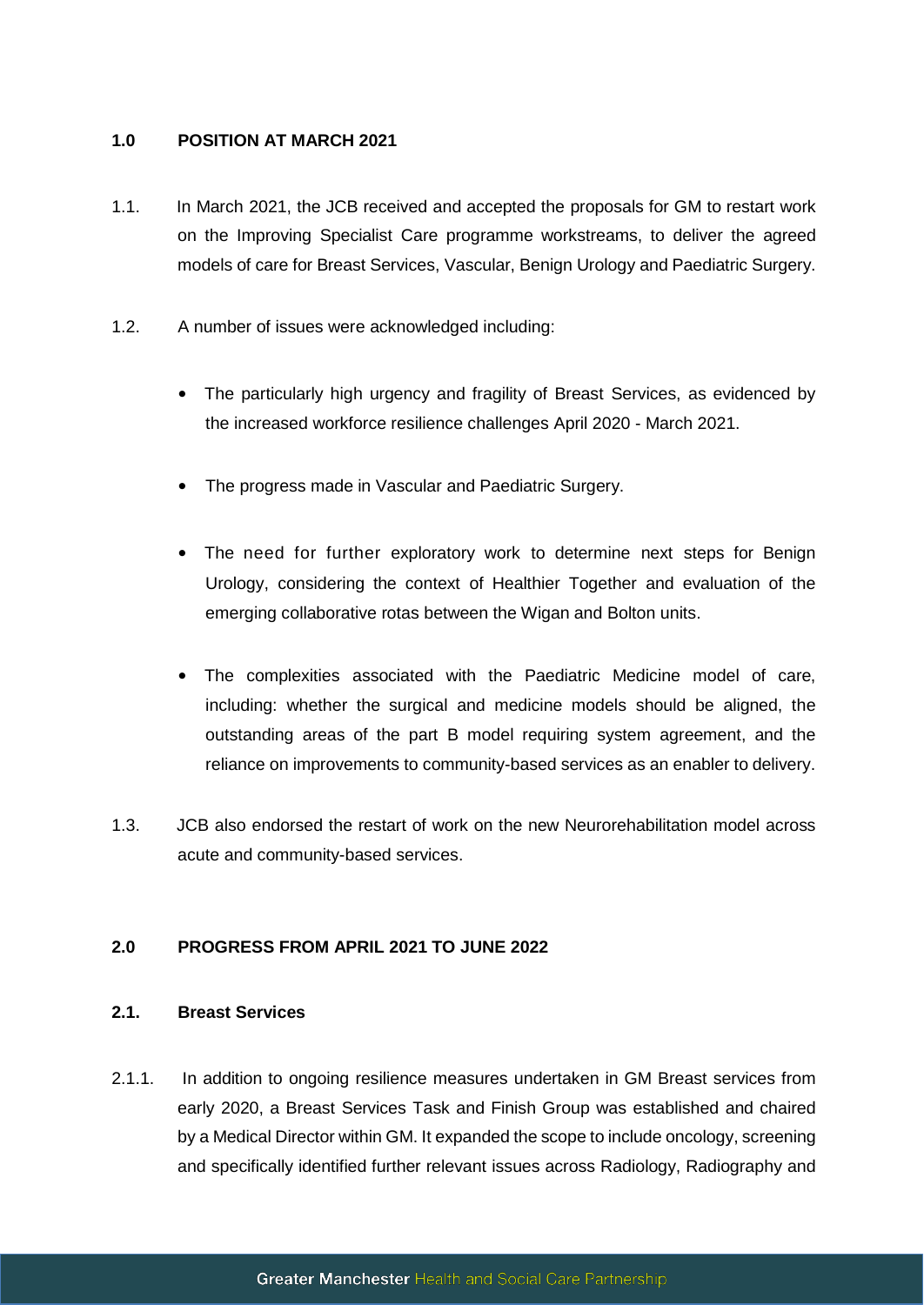Histopathology workforce shortages, a backlog in screening services, increases in cancer referrals and limitations in estate preventing training in radiology.

- 2.1.2. The group reported to the Provider Federation Board (PFB) in October and November 2021 and agreed to take forward a number of actions to address the most urgent pressures in the system, with the intention of bringing more stability to services as a whole, before revisiting the ISC model of care.
- 2.1.3. Firstly, to expedite a primary care education programme to reduce inappropriate referrals and improve the quality of appropriate referrals to secondary care. Secondly, to develop and implement a GM Mastalgia (Breast Pain) pathway, bringing an estimated saving of almost £1million over 2 years. Thirdly, to invest in the radiology workforce through better engagement with the National Breast Imaging Academy, and in the time the North West Imaging Academy.
- 2.1.4. The clinical lead for the Breast services work as above, is a Consultant Oncoplastic Breast Surgeon and Clinical Lead for Breast Services at Bolton Foundation Trust, and Clinical Lead for Breast Cancer at GM Cancer.
- 2.1.5. Support for the actions was resourced in part through the GM Cancer programme and PFB resources.
- 2.1.6. As at June 2022, the primary care education programme is being rolled out through Primary Care Network cancer leads and the financial model for both the Mastalgia pathway and to accelerate the regional radiology training have been finalised.
- 2.1.7. In the report to PFB in November 2021, the Breast Services Task and Finish Group asked that further development of options for the ISC model of care takes place **following** progress of the three areas of action described above to their stated outcomes.
- 2.1.8. In summary, improvements have been made to Breast services across a number of areas, but due to system pressures and the need to address the interdependencies described above, the agreed ISC model of care for Breast services has not progressed beyond its part completed pre-consultation business case (PCBC) stage, achieved at March 2020.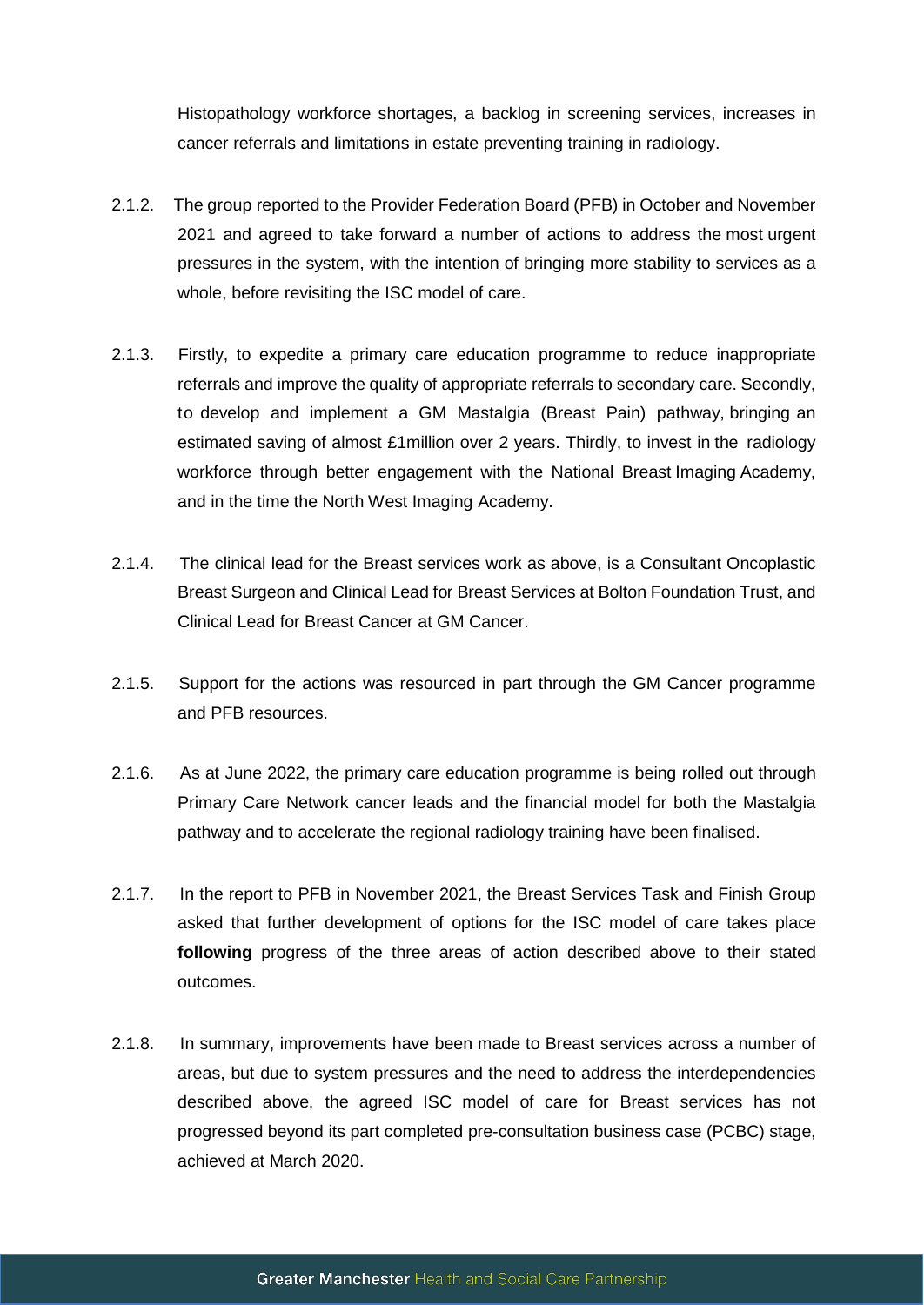#### **2.2. Vascular Services**

- 2.2.1. The part completed PCBC for the Vascular model of care was paused in March 2020.
- 2.2.2. Vascular service changes in GM are now being led by a Director of Strategy in Manchester University NHS Foundation Trust (MFT), but work has not yet reached the scale of a whole-system service transformation.
- 2.2.3. The Vascular service is being looked at because of wider changes across the MFT footprint, including movements from the Wythenshawe and Manchester Royal Infirmary Sites, in addition to a review of complex services and their disaggregation from Pennine Acute (see Appendix 1).
- 2.2.4. Through collaborative leadership arrangements that includes Specialised Commissioning, MFT, Northern Care Alliance (NCA) and a number of Integrated Care Partnerships, work is now progressing to deliver the recommended single arterial hub and spoke model of care previously supported by JCB.
- 2.2.5. The Strategy and Transformation team at NHSE North West have also been reengaged.
- 2.2.6. Governance is at present through the GM Joint Planning and Delivery Committee. Initial discussions have taken place regarding future arrangements through the Integrated Care Partnership Board arrangements.

## **2.3 Benign Urology**

- 2.3.1 Initial work which has recommenced on Benign Urology is led by a Director of Strategy at NCA and is also part of the disaggregation of various services from Pennine Acute into MFT.
- 2.3.2 Initial discussions with regard to future governance arrangements (referred to above) have included Benign Urology.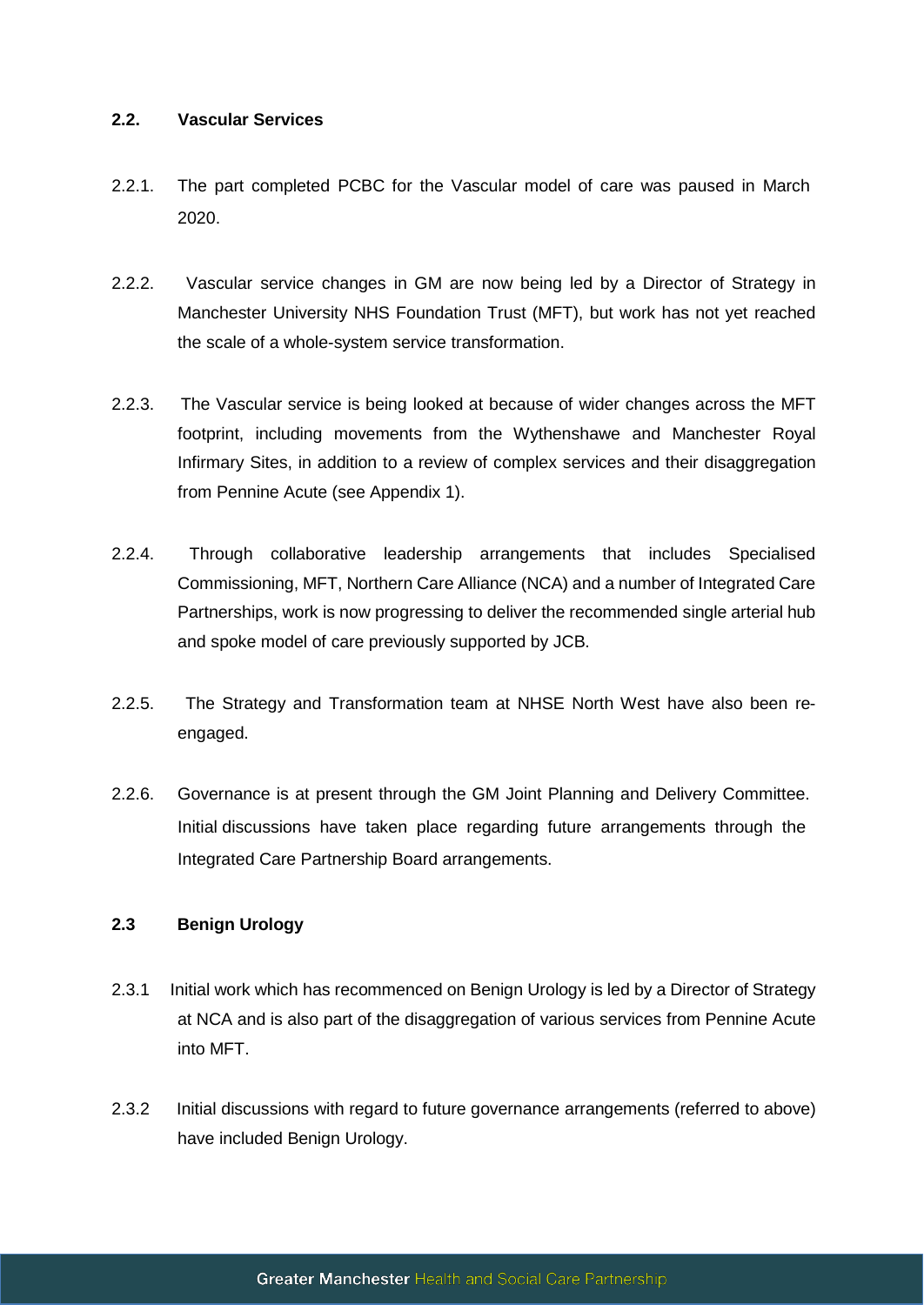## **2.4 Paediatric Surgery and Medicine**

- **2.4.1** The ISC workstreams of paediatric surgery and medicine were at different stages in March 2020. The model of care for surgery was completed and fully approved through the programme governance. The model of care for medicine was completed by the working group and its clinical leads, and reported to the ISC programme, but awaited a date for consideration and approval by the Clinical Reference Group and the full ISC programme governance.
- 2.4.2 In March 2022, the North West NHSE specialised commissioning team held a stakeholder engagement workshop covering surgery in children, paediatric critical care, neonatal critical care, and children's cancer, following a series of national reviews. The team have opted to initiate a single transformation programme across the North West region and the three integrated care systems, acknowledging numerous interdependencies.
- 2.4.3 The North West team are keen to engage GM and seek representation, recognising the relevance of previous and existing programmes in children and young people. These would include the models of care for paediatric surgery and medicines, and the work of the Strategic Clinical Networks.

#### **2.5 Neurorehabilitation**

- 2.5.1 Since the approval of the final business case for the Neurorehabilitation model of care in 2019, the GM system has been responsible for taking forward the implementation.
- 2.5.2 The transfer of responsibility of the Neurorehabilitation bedded units to the NCA has however, been delayed due to the impact of the pandemic. Negotiations are currently underway between the NCA and the current providers (MFT and Stockport Foundation Trust).

## **3.0 RECOMMENDATIONS**

3.1. The Greater Manchester Joint Commissioning Board is asked to: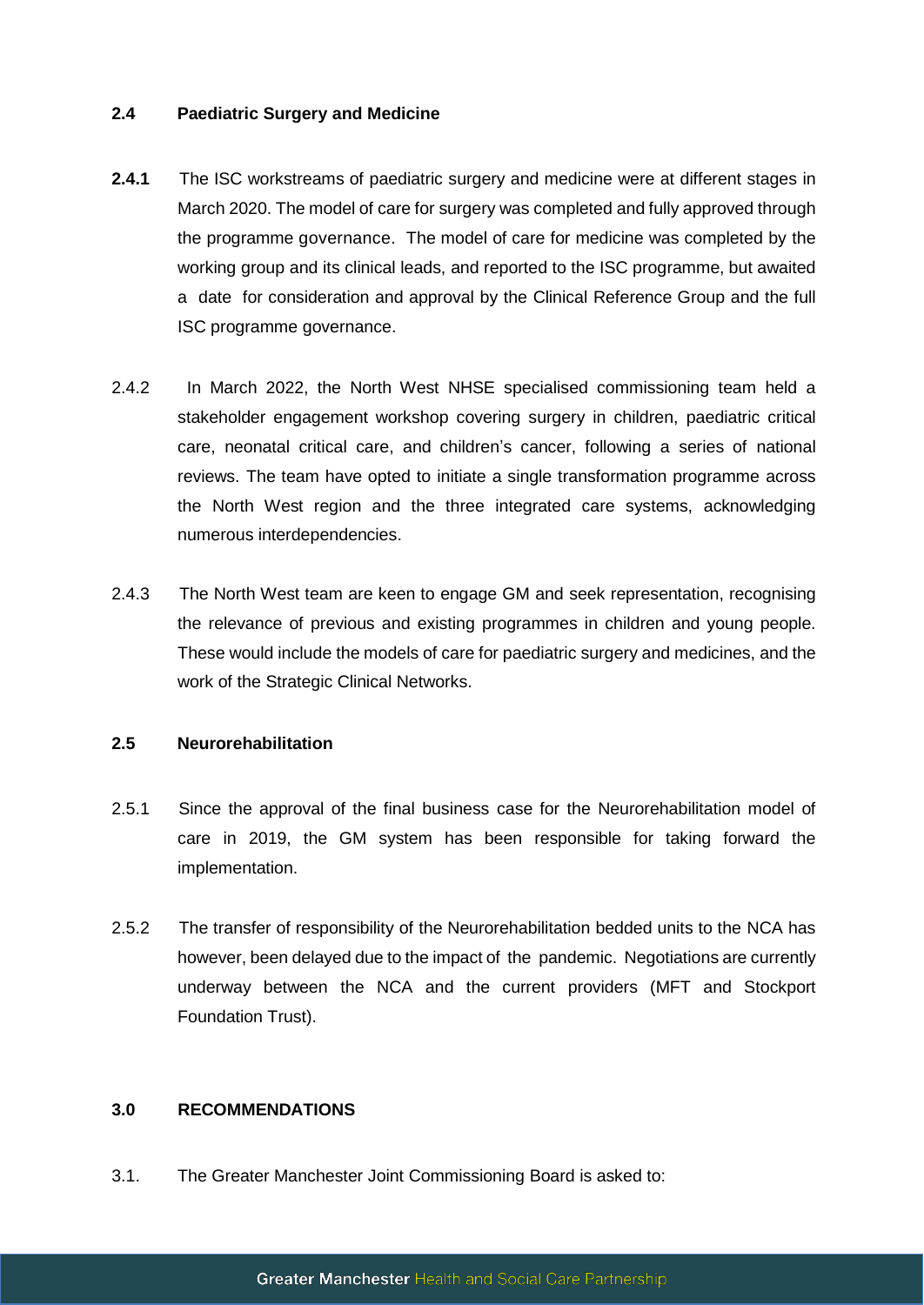- Note the status of each of the priority workstreams at the stage of part completed PCBC or model of care and the actions underway to maintain progress.
- Note the status of the implementation of the Neurorehabilitation model of care.
- Note the different and changing arrangements for governance of each workstream.
- Note the examples of collaborative leadership in place for a number of workstreams.
- Note the risks of further delays and complexities to the development of the new models of care at the present time.